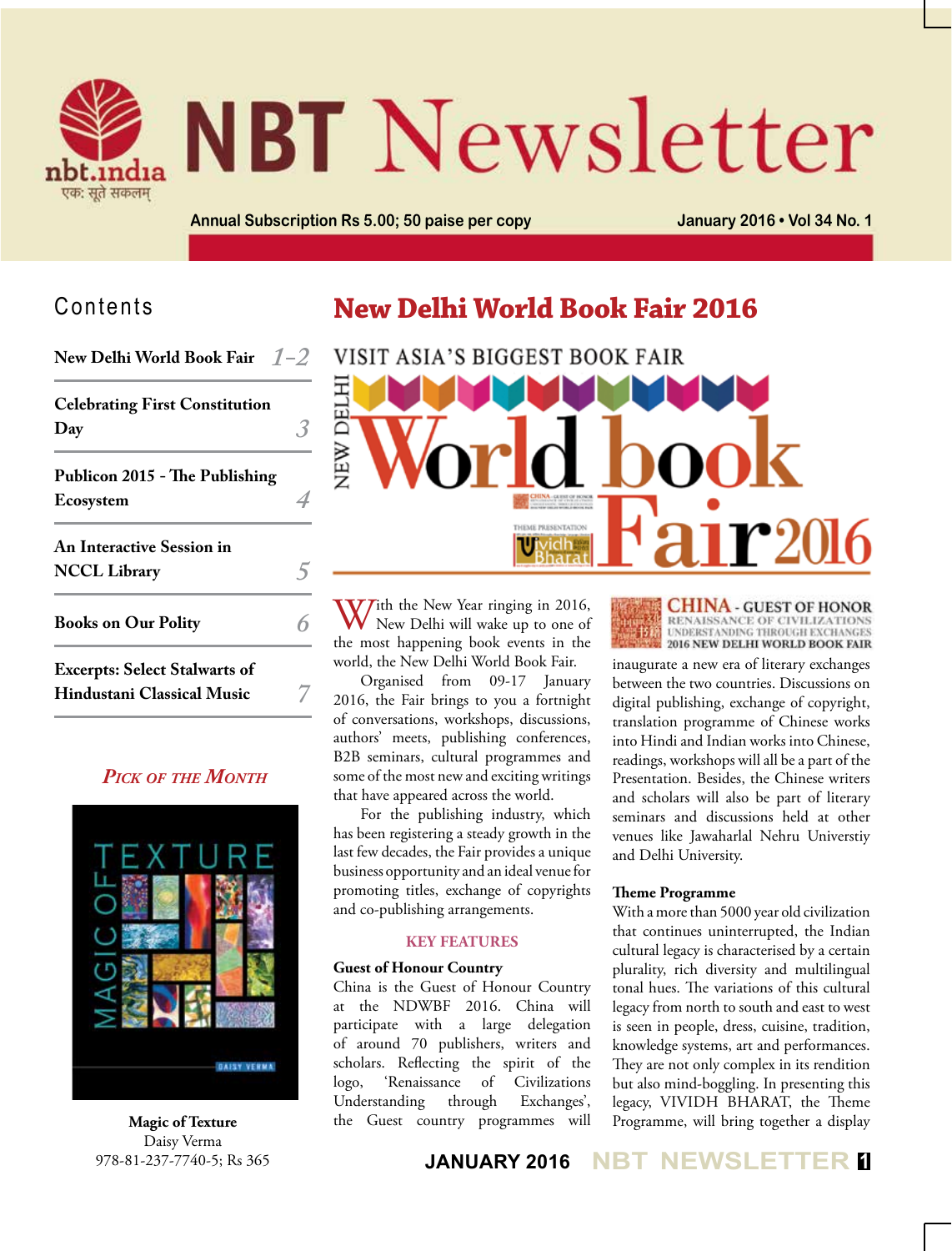THEME PRESENTATION



of around 1000 books on philosophy, knowledge, language and literature from ancient to contemporary times.

Besides, the specially designed Theme Pavilion will host a series of discussions on various aspects of India's cultural heritage including Many Languages One Nation: Reflections on Indian Literature; Science through Sanskrit: Exploring Possibilities; Indian Plurality as Expressed in Indian Literatures; Bharata's Natyashastra and India's Performance Tradition; India's Secular Literary Tradition: Arthshastra and Thirukkural; Indian Epics as reflected in Indian Regional Languages and Literature.



Also, the Pavilion will be enlivened by a rich repertoir of performances, that include all the classical dances of India—Bharatanatyam, Kuchipudi, Mohiniyattam, Odissi, Kathak, Sattriya, Manipuri, Kathakali; dramatic performances based on the works of Shankaradeva, Jaidev, Dinkar, Vidyapati, Narasinh Mehta, Bhasa, among others; and folk performances of Garba-Ras, Gharaiya tribal dance, Mayurbhanj Chhau, Bamboo dance, Chari dance, Jhumar dance, Mapila songs, Thappattam, Lavni dance, Oggu Katha, Kamsale folk dance, among others.

#### **CEOSpeak**

Among the key networking events is the CEO Speak. Over 100 CEOs of various publishing houses and organisations in the book trade, come together to share and exchange ideas about Indian and International book trade. The event is



organised over the Breakfast hosted by Chairman, NBT.

#### **New Delhi Rights Table**



A business conclave for trading content, the New Delhi Rights Table (NDRT) is now an important event for both Indian and foreign publishers. In its third edition, the NDRT offers B2B match making sessions between publishers in a refreshingly new business ambience. The unique format enables the participants to book their own Rights Table, meet each other and present their products and ideas. As the trading floor for content, the NDRT acts as facilitating platform to trade with some of the best contents from India as well as from across the world. This year, over 70 participants from India and abroad have registered for the Rights Table event.

#### **Authors' Corners**



A book fair is not just a celebration of books but rather at its heart it celebrates authors. The NDWBF hosts hundreds of authors, both established and emerging, writing not only in English and Hindi

but also in Indian languages. This year too some of the well-known writers both popular and critically acclaimed will engage in lively banters with the visitors. The coming together of both the author and audience makes conversations at the Fair livelier. Now that you have heard your author, you can buy their books!

#### **Children's Pavilion**



One of the most visited places at the Fair is the Children's Pavilion. Thousands of children from various schools visit the Children's Pavilion, to participate in various activities like drawing competitions, story telling sessions, skits, meet your favourite authors, discussions, etc. Besides, the Pavilion also showcases some of the best of recent publications for children from across the country.



The NDWBF is organised by NBT India. The ITPO is the co-organiser of the Fair. Doordarshan, Delhi Metro, Sahitya Akademi and BIG 92.7FM are the Event Partners.

Spread over an area of 36,000 sq.m. with about 1500 participants, loads of conversations and scores of discussions, seminars, book releases, workshops, activities and cultural performances, the NDWBF promises to be a grand affair and a treat for students, writers, booklovers and those associated with the book industry.

*Happy Reading!*

**<sup>2</sup> NBT NEWSLETTER JANUARY 2016**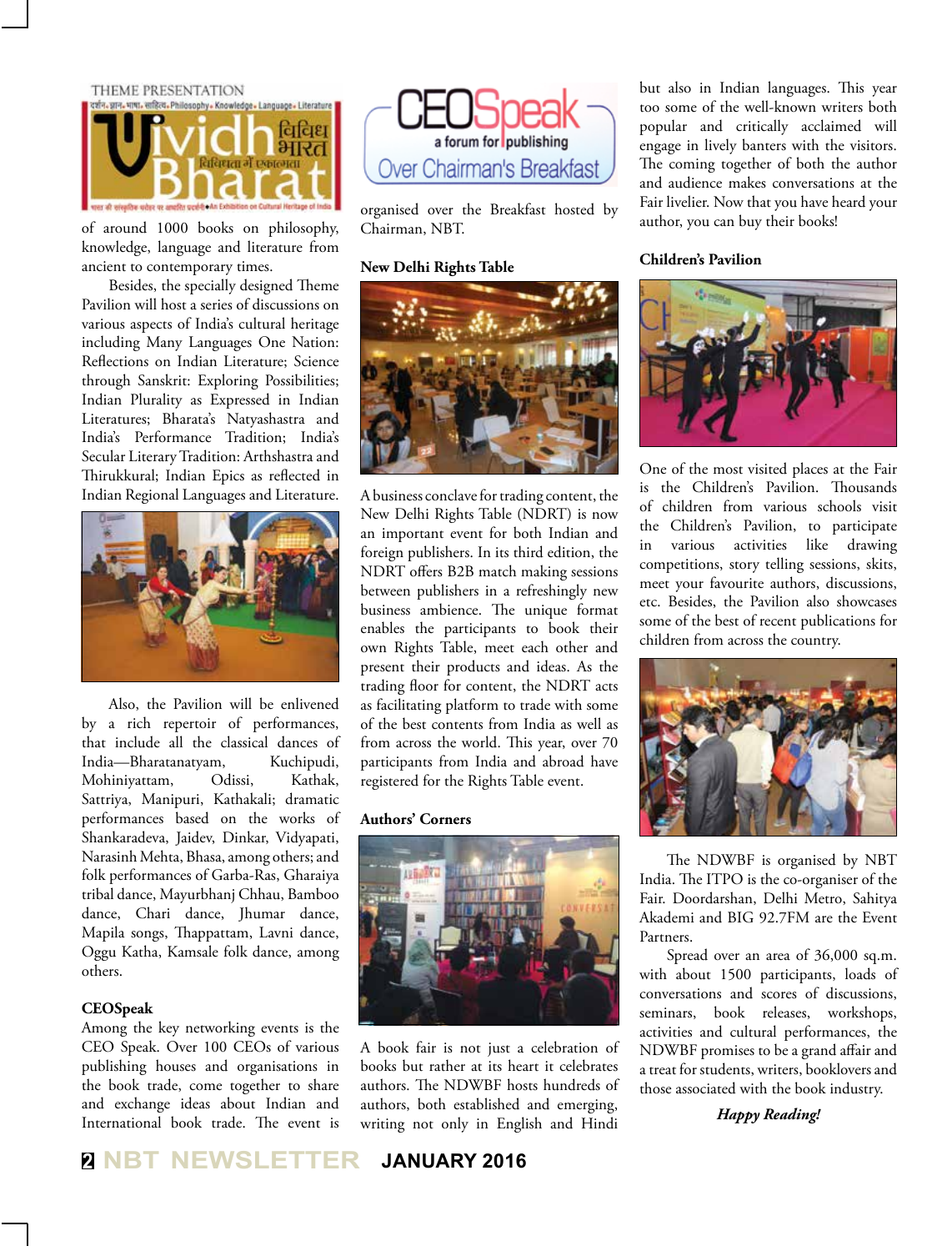# **Celebrating First Constitution Day**

The nation is observing 26th November as 'Constitution Day'. On the day in 1949, the Constitution was adopted which came into force on January 26, 1950 marking the beginning of a new era in the history of India.

On the occasion of the First Constitution Day observed throughout the country, National Book Trust, India organized a lecture at NBT Conference Room on 26 November 2015.

Dr Subhash C Kashyap, noted political scientist, expert on Indian Constitution, constitutional law and distinguished scholar was the guest speaker on the occasion. Dr Subhash C Kashyap is also the author of some of NBT's most popular books including *Our Constitution*, *Our Parliament* and *Our Political System*.



While welcoming the gathering, Shri Baldeo Bhai Sharma, Chairman, NBT, said that, "The Constitution of India is one of the finest constitutions in the world. It is above caste, creed and religion and has well defined the fundamental rights and duties of the citizens of India."

Dr Subhash Kashyap said that, "The Constitution of India was adopted by the Constituent Assembly on 26 November in the year 1949 and came into force on 26 January in 1950. The Constitution of India was adopted to constitute the country into a sovereign, socialist, secular and democratic republic' in order to secure the citizens of India through justice, equality, liberty and integrity.



Dr Kashyap said that it is the responsibility of the Constitution to ensure the dignity of a citizen as well as the unity of the nation. He added, "We have constitutional illiteracy in India. Here people do not know anything about the Constitution." He further said that there is a need to end this illiteracy amongst citizens and it is the duty of each and every individual to adhere to the principles of the Constitution.

He also termed Indian Constitution as the greatest national integration force and proudly declared Constitution as our next big achievement after Independence.

While appreciating the work of NBT, he said that the Trust has been playing an important role in making people aware about our Constitution by publishing books on the subject-matter.

Dr Kashyap concluded that, "The

Constitution is a dynamic process, which has relevance even today. The only thing is that there is a need of administrative, parliamentary, electoral and political improvement and through these kinds of programmes, we will be able to start Constitutional Literacy Campaign in India,"

Concluding the session, Dr Rita Chowdhury, Director, NBT stressed upon the need to spread awareness about constitutional rights. She said that, "This year, the country is celebrating 125th birth Anniversary of Dr. B. R. Ambedkar. The 'Constitution Day' is a part of these year-long nationwide celebrations. This will be a tribute to Dr. Ambedkar, who played a seminal role in the framing of the Indian Constitution as the Chairman of the Drafting Committee of Constituent Assembly."



**JANUARY 2016 NBT NEWSLETTER <sup>3</sup>**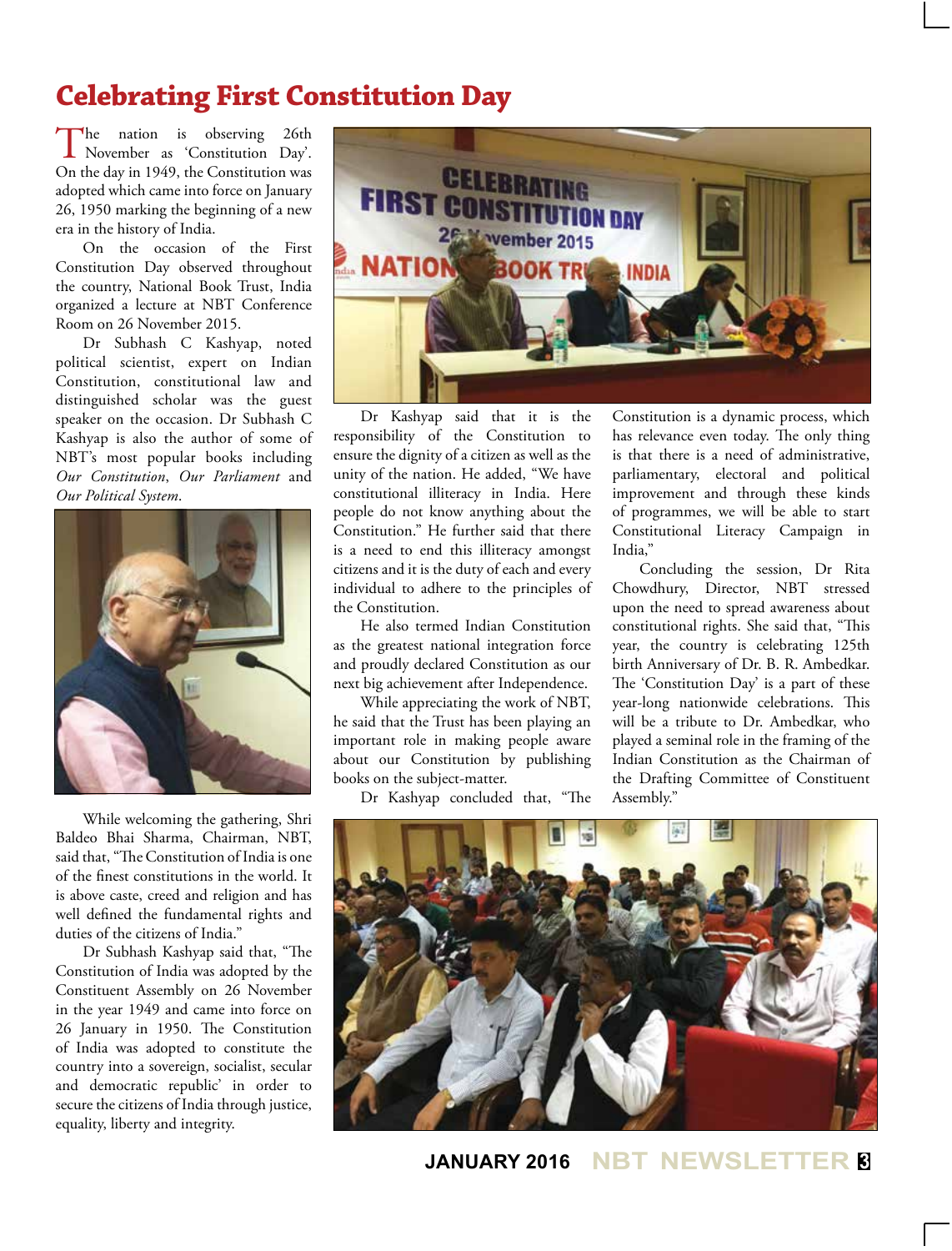# **PubliCon 2015 – The Publishing Ecosystem**

K Now trends are changing, people are<br>reading more and more ebooks. But reading more and more ebooks. But I believe that printed books and ebooks are not contrary to each other rather they complement each other," said Shri Baldeo Bhai Sharma, Chairman, National Book Trust, India while inaugurating 'PubliCon 2015 – The Publishing Ecosystem' held at FICCI, Federation House, New Delhi on 20 November, 2015.

Shri Baldeo Bhai Sharma added that "Even though technology is expanding, there are many people in our country who are untouched by these advancements. There is a need to bring people closer to these changes in order to promote reading culture." He also opined that the printed books will continue to hold important place in India.

He also highlighted the role being played by the Trust to make low-priced quality books accessible to the readers in different parts of the country. He also informed that NBT has entered into a Memorandum of Understanding (MoU) with C-DAC to enable NBT to act as a bridge between digital publishing technology innovators and publishers.

# $\frac{1}{2012015}$

He also said that C-DAC will create standardization of Indian Language publishing. It will help NBT in getting inputs and feedback of the requirements of Indian publishers for the global community.

On this occasion, Shri Vikrant Mathur, Director – Book Practice, Nielsen India gave a presentation on Indian book market where he informed that the size of



print book publishing is Rs. 260.6 billion which is two times more than Indian film industry. There are 9037 publishers and 21000 retailers in the country and the industry has over 40,000 direct employees. He also brought into light the fact that India is the second largest publisher in English language and ranks sixth globally in print industry.

Dr. Arbind Prasad, Director General, FICCI observed that print is going to stay in India as compared to other developed and developing countries. India needs to achieve 100% literacy rate and books will play an important role in this endeavour.

Shri Rohit Kumar, Co-chair, FICCI Publishing Committee and Advisor, Reed Elsevier India Pvt Ltd also spoke on the occasion.

Divided into four sessions, the speakers at the PubliCon2015 discussed about major issues concerning the publishing industry including the digital printing and the changes in book distribution models; need for skill development in publishing; issues of piracy and infringement of copyright in publishing; and print and publishing outsource business in India.

#### **New Delhi Rights Table**

As part of the New Delhi World Book Fair, the NBT is organizing the 4th New Delhi Rights Table (NDRT) on 11 and 12 January 2016. The two day event brings together publishers, Rights' agents, translators and editors from India and abroad to network and explore business opportunities together.

The NDRT is the only forum to explore the exciting world of Indian books in English, Hindi and all Indian languages. The NDRT offers you B2B sessions in a refreshingly new business ambience. The unique format will enable participants to book their own table, meet each other and present their products and ideas.

For online Registration at the NDRT 2016, and for other details, kindly visit our website www. newdelhiworldbookfair.gov.in.

We look forward to your participation at the NDRT 2016, we would also appreciate if you let your contacts and partners, both in India and abroad, know about this unique forum and invite them to participate.

For further details please write to: Benny Kurian **newdelhirightstable1@gmail.com**

#### **AUTHORS' CORNERS**

Authors' Corners at the New Delhi World Book Fair, add a certain literary charm to the programmes held during the Fair. Authors — young and old and new and established, all participate in special reading sessions as well as in engaging discussions and debates with their readers.

Exclusively designed spaces, these Authors' Corners are spread across the Halls of the Fair, where events will take place throughout the duration of the Fair.

Publishers interested in hosting their authors at Authors' Corners may send the complete profile of the author: Name, Bio-data, books published, awards and honours as well as a photograph and preferred date/time, they would like their event to be scheduled.

Fee for a programme: Rs.3000/-

For further details please write to: Neera Jain Chief Editor & Joint Director National Book Trust, India Nehru Bhawan 5 Institutional Area, Phase-II Vasant Kunj, New Delhi - 110070 Email: **neerajain.nbt@nic.in**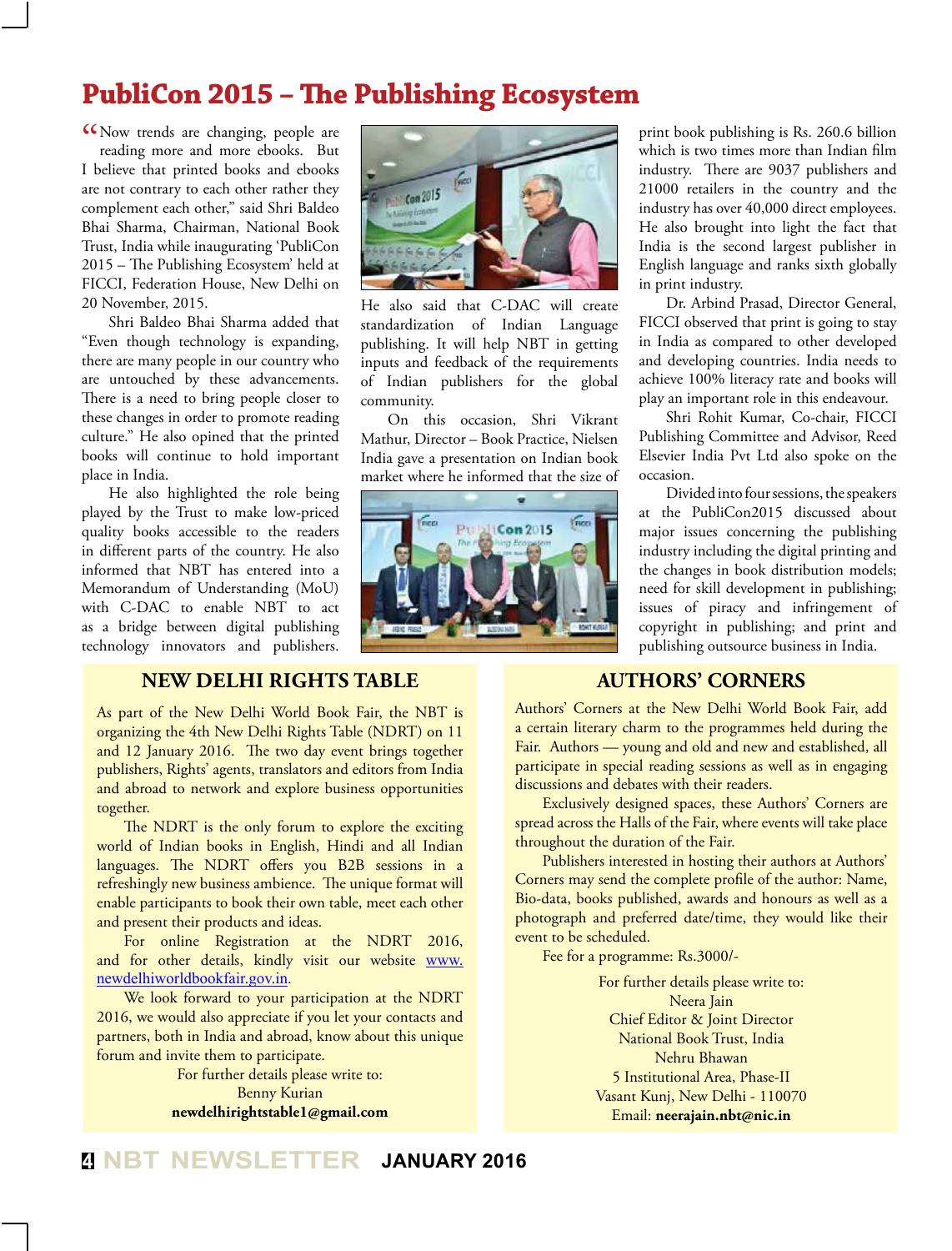# **An Interactive Session in NCCL Library**

A group of children and teachers<br>
from Delhi Public School<br>  $(DDC)$ (DPS), Gurgaon visited NBT's National Centre for Children's Literature (NCCL), Library on 4 December, 2015.

On the occasion, Dr. Rita Chowdhury, Director, NBT and noted author in Assamese and Sahitya Akademi Award winner, interacted with the children present on the occasion. Giving tips to the children for becoming a good

writer, she said that a person should be aware about the happenings around and should understand the sensitive part of the situation. He should be attentive and always ready to write anything for which they feel strongly about.

The participating children asked many interesting questions to Dr Chowdhury such as how much time does she devote for writing? Does she have any favourite





book or story from her writings? Does she have any favourite characters from

her stories or novels? Do some of the characters become alive and talk to her at times? Or how an author chooses the subject of her/his story? Dr. Chowdhury enjoyed giving answers to all these questions.

On this occasion, a presentation on 'Cyber Crime' was also given by Lt. Vineet Kumar, President, Cyber Peace Foundation (CPC). He deliberated on the issues and briefed children on the 'Cyber Crime' taking place these days.

Ms Vandana Gupta, Children's author and NBT's editors Shri Pankaj Chaturvedi, Dr. Lalit Kishore Mandora , Shri Deepak Gupta, Dr. Kamlesh Kumari also took part in the event and interacted with children.

Mrs Mithlesh Anant, Librarian–Cum-Documentation Officer, coordinated the programme while narrating the story on universal brotherhood and harmony.

#### **FAIR DAILY**

The visitors' pick and a must read for the New Delhi World Book Fair goers is the *FAIR DAILY*. An NBT initiative, the *FAIR DAILY* is the only daily publication which is distributed throughout the fair grounds. It is the best and unique opportunity for publishers, booksellers and other fair participants to be seen and heard.

Readers are free to send in their ideas and pieces on books, and book industry to be featured in the Fair Daily.

You can also advertise your contents/products to attract visitors to your stall at the Fair.

The Rates for the Advertisements are:

| Full page           | One issue   | $15000/-$<br>Rs.             | Inside pages                        | Nine issues                       | $30000/-$<br>Rs.  |
|---------------------|-------------|------------------------------|-------------------------------------|-----------------------------------|-------------------|
| Full page           | Nine issues | Rs. 110000/-                 | (Bottom/side strip)                 |                                   |                   |
| Half Page           | One issue   | $8000/-$<br>R <sub>s</sub> . | Back cover                          | One issue                         | $20000/-$<br>Rs.  |
| Half page           | Nine issues | $60000/-$<br>Rs.             | Back cover                          | Nine issues                       | Rs. 140000/-      |
| Qarter page         | One issue   | R <sub>s</sub> .<br>$5000/-$ |                                     |                                   |                   |
| Qarter page         | Nine issues | $40000/-$<br>Rs.             | <b>Advertisement Specifications</b> |                                   |                   |
| Front page          | One issue   | $15000/-$<br>Rs.             | <b>Front Bottom Strip</b>           | $4 \text{ cm}$<br>$\mathbf{x}$    | $21.5 \text{ cm}$ |
| (Bottom strip)      |             |                              | <b>Inside Bottom Strip</b>          | $7 \text{ cm}$<br>$\mathbf{x}$    | $21.5 \text{ cm}$ |
| Front page          | Nine issues | $Rs. 110000/-$               | <b>Back Cover</b>                   | $33 \text{ cm}$<br>$\mathbf{x}$   | $21.5 \text{ cm}$ |
| (Bottom strip)      |             |                              | <b>Full Page</b>                    | $32 \text{ cm}$<br>$\mathbf{x}$   | $21.5 \text{ cm}$ |
| Inside pages        | One issue   | $4000/-$<br>Rs.              | Half Page                           | $15.5 \text{ cm}$<br>$\mathbf{x}$ | $21.5 \text{ cm}$ |
| (Bottom/side strip) |             |                              | Quarter Page                        | 15.5 cm<br>$\mathbf{x}$           | $10.5 \text{ cm}$ |

*For further details contact :*  Shri Binny Kurian Rights, Translation & Acquisition Officer National Book Trust, India Nehru Bhawan, 5 Institutional Area, Phase II Vasant Kunj, New Delhi-110070 Tel.: 26707764, 9868268105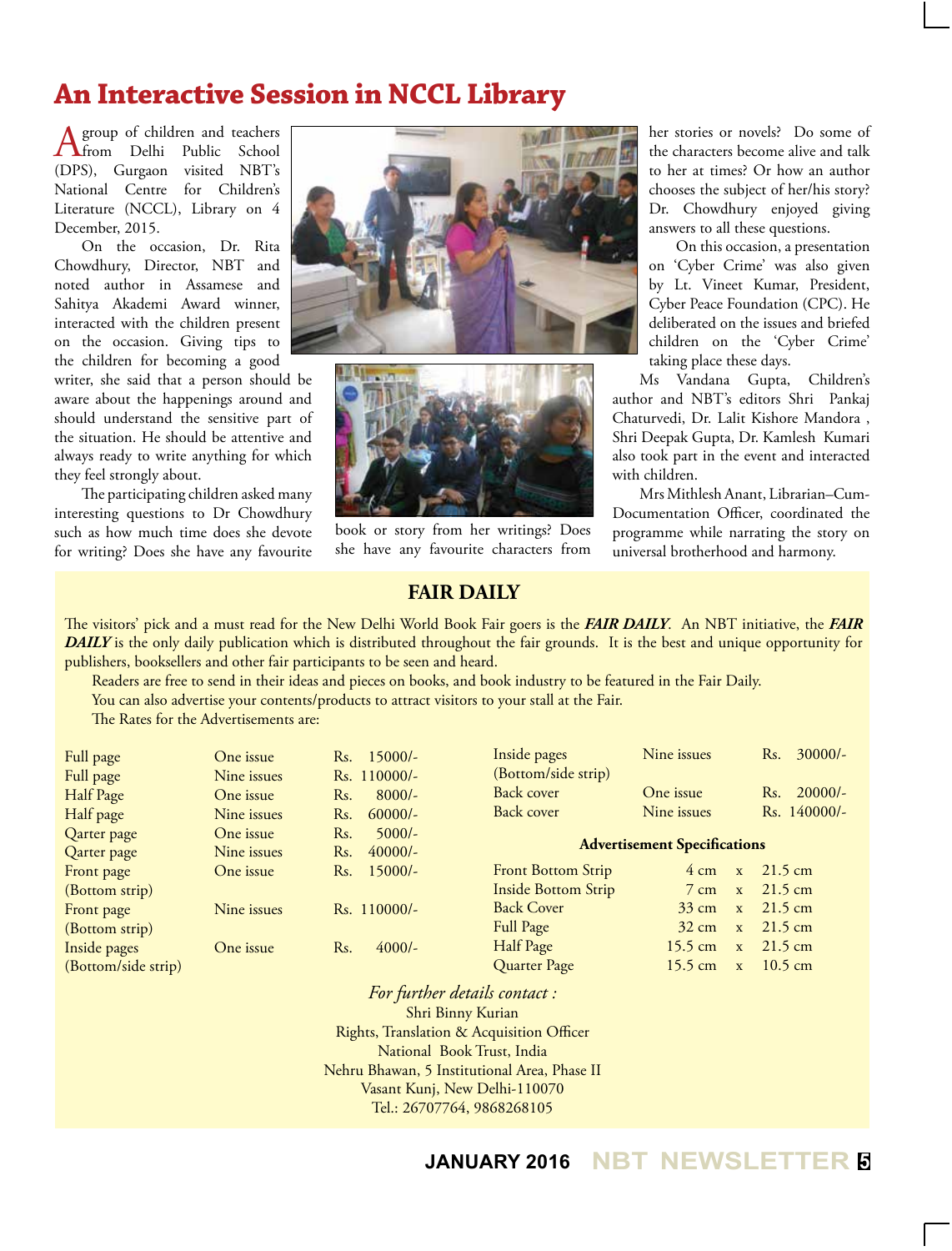# **Books on our Polity**

The Constitution of India was adopted by the Constituent Assembly on 26 November 1949 and came into force on 26 January 1950. The National Book Trust, India has published some excellent titles on our Constitution, Parliament, Judiciary and Polity. Some of the titles on the subjects are given below.

#### **Our Constitution**

Subhash C Kashyap Factual, objective and analytical, this highly readable book is a handy but authoritative study of our Constitution. It is useful not only for students and scholars



of political science and constitutional law but also to lawyers, teachers and others wanting to understand the Constitution and the political system under which we live.

978-81-237-0734-1; Rs 175

#### **Our Judiciary**

B R Agarwala

This book traces the development of the judiciary in India from ancient times to the present day and examines the different courts, commissions and tribunals in detail.



A handy reference tool for the layman interested in our judicial system and the processes of the law.

978-81-237-0635-1; Rs 80

#### **Our Parliament**

Subhash C Kashyap A study of the Parliament in its proper historical perspective describing its multifarious activities, the working of the Rajya Sabha and the Lok Sabha, the



role of the presiding officers, the Question Hour and other various procedural devices like the different types of motions, the budgetary committee and legislative processes, etc.

978-81-237-0147-9; Rs 135

#### **Our Political System**

Subhash C Kashyap The book, while tracing the political systems as existent in India in the ancient and medieval times, introduces the different components of modern Indian

polity in terms of their structure and functions and how do they interact in making it citizen friendly.

978-81-237-5251-8; Rs 140

#### **Panchayati Raj in India** M Aslam

The institution of Panchayati Raj is now recognised as an important mechanism for decentralising power and ensuring people's participation in development

in Inc activities. This publication considers the various stages through which it evolved and also the promise it holds for the future.

978-81-237-5188-7; Rs 90

#### **Reorganisation of States in India: Text and Context**

Gyanesh Kudaisya Over sixty years ago, following the formation of Andhra Pradesh in 1953, demands for the creation of new states soon came up. Hence, Jawaharlal Nehru's





#### **The Making and Working of the Indian Constitution**

Shibani Kinkar Chaube

A work written from the perspective of a political scientist, it integrally underlines the 'expectation of permanence' on which a constitution is based and in its analysis lays as much emphasis on the making of the



invaluable document called Constitution of India as on its 'working'. 978-81-237-5548-9; Rs 250

**From Government to Governance**

Kuldeep Mathur This volume provides an introduction to the concept of governance and the kind of transformation of the state that is taking place in India. It explores the way cooperative networks of state, market and



society are taking over roles that were earlier confined to the state alone. 978-81-237-5410-9; Rs 70

#### **Right to Information Act: A Primer**

Suchi Pande & Shekhar Singh

This Primer is designed to help seekers of information, its custodians and RTI appellate authorities. Through a question answer format it introduces the lay reader to the RTI ACT and its implementation, its use and function as well as details of how information can be accessed and appeals filed. The Primers also highlights the rights and duties of public information officers and public authority. 978-81-237-5075-0; Rs 40



**REORGANISATION** OF STATES

POLITICAL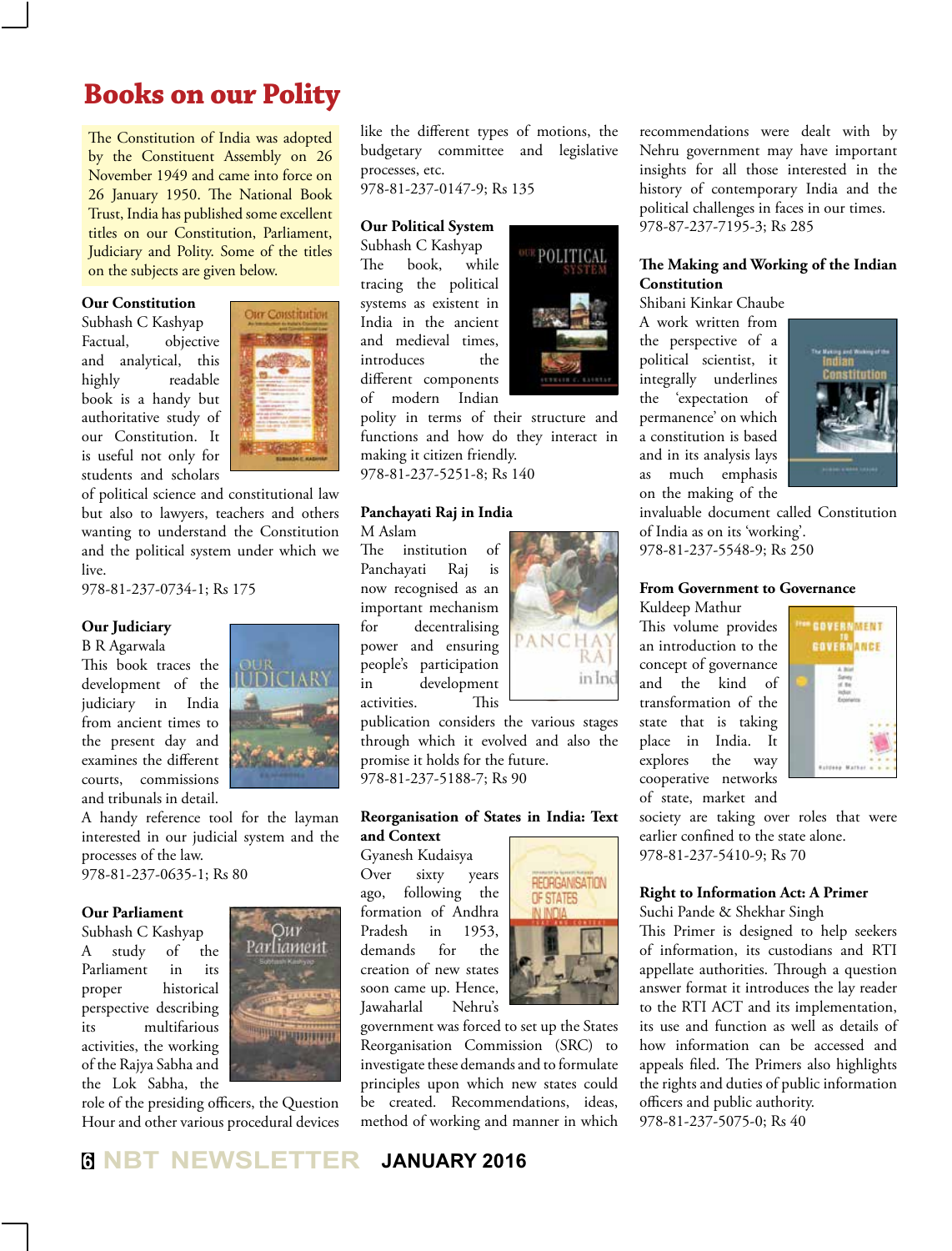## **Excerpts**

The Trust is bringing out the book *Select Stalwarts of Hindustani Classical Music*, written by Uma Vasudev. Herein we reproduce an excerpt from the chapter 'Gangubai Hangal'. - *Editor* 

It is difficult for those who have had<br>occasion to listen to Gangubai's rich, It is difficult for those who have had resonant voice to realise that, twenty years ago, she could scarcely be heard ten yards away! From a thin reedy, hesitant voice it has become a masterful thing, a conquering evocation; and when that immense call in song goes up from her throat, it is almost as if it would rend the heavens.

There are conflicting opinions about Gangubai's voice and some people are liable to condemn it as being too masculine. Even Gangubai herself laughs about it and relates how the famous Kannada poet Bendre teased her. "Surely your voice is like a man's! Maybe it is the soul of some frustrated ustad who could not sing and who has found his expression through you!"

The fact that she could laugh over the matter was rather a relief, for I wanted to ask her how this amazing transformation had taken place, how her voice had become almost as powerful as a man's. And I was apprehensive she might take it ill that it should even be considered so, though, I for one, feel that such extraordinary vigour is a wonderful thing, especially these days when the voice is treated only as an incidental extension of the microphone.

But as I said before Gangubai only laughed when narrating that incident and I could see that she was far from abashed. She said she did not know how it had happened—the change had been gradual. Did she practise in any particular way? No, except that Swai Gandharva, her guru, dinned it into her ears that one's method of forming the sound Aa, the point from which all music emanates, should be uttered so uninhibitedly that 'it should almost hurt in the stomach'.

#### **Meditative Elaboration**

The Kirana gharana to which Gangubai belongs—her teacher, Swai Gandharva, was the pupil of Abdul Karim Khan, who, with Ustad Wahid Khan was the progenitor of this style of music—is built on the principle of thoughtful, meditative elaboration, which can become almost painstaking in the case of a lesser musician. It proceeds slowly like a meandering river under a lazy afternoon sun; there is no haste, no irrelevance, no wilful patterns splattered distractingly in sudden, careless moments of emotional outburst. Everything is sober and well defined and the climax is attained almost imperceptibly.

For Gangubai this offers a most appropriate framework within which to develop her rich images. For her there is none of the delicate mould or the pastel nuances of sophisticated feeling, there is only the power of the elemental, the inexpressible. Her music can be described in terms of bigness, grandeur and majesty. The Malhar (a melody supposed to invoke rain) by Gangubai, for instance, should never portray the soft patter of rain, but a torrential tropical downpour. The Marwa with its ascetic lonely spirit, which she sang recently in Delhi did not and would never, convey the gentle loneliness of a melancholy setting but the wind-swept desolation of a barren plain.

To me Gangubai's achievement lies in her having been able to capture, within the strictest boundaries of the khayal, the spirit of the dhrupad, that difficult ancient form with its deep, rolling tormented languor—so Indian, so much the essence of our being.



It seems all the more surprising, therefore, that, as late as 1945, Gangubai was in the habit of singing also such lighter varieties of music as Marathi pads, bhajans and thumris. Her disillusionment with these forms did not arise from the presumptuous reactions of a classicist, but from the mundane and rather vexing problem that radio fees presented. For every light song broadcast, the already limited fee was depleted by a further fifteen rupees which went to the composer. Monetarily, it became a dubious proposition. Those days (the early 'thirties') the radio was considered a fashionable and sustained forum of expression for musicians, so any attitude formed on its account tended to condition practice in general, it seems. For Gangubai all this meant giving up singing bhajans and pads. "I really can't say why I neglected the thumri, however," she ruminates. "It just slipped into the background and I never bothered to pick up the threads again..." Now, she has lost even the inclination. The tender strains of the thumri would in any case, come as an ill fitting denouement to the almost exaggeratedly full-throated power of her khayals.

Less than five feet tall and small, thin, rather insignificant-looking, Gangubai gives one the impression that she might be any one of the countless housewives who spend their lives in simple drudgery. She walks barefooted in her house, with tiny silver rings on her toes, an ordinary cotton sari wrapped round her person and a careless string of pearls fastened round her neck. There is the dignity of the unpretentious artist in her, and she does not seem to expect any extraordinary favours for being able to sing well. She stands almost in awe of the organisers and patrons of music and refuses to be drawn into any comment whatsoever on the merits or demerits of old or contemporary musicians. "You know how it is," she says, "it creates many unnecessary misunderstandings." She told me she had heard all the old masters, but was never tempted to "lift" their singularities of style. She has tried to be meticulous about retaining the purity of the Kirana gharana in her music.

**JANUARY 2016 NBT NEWSLETTER <sup>7</sup>**